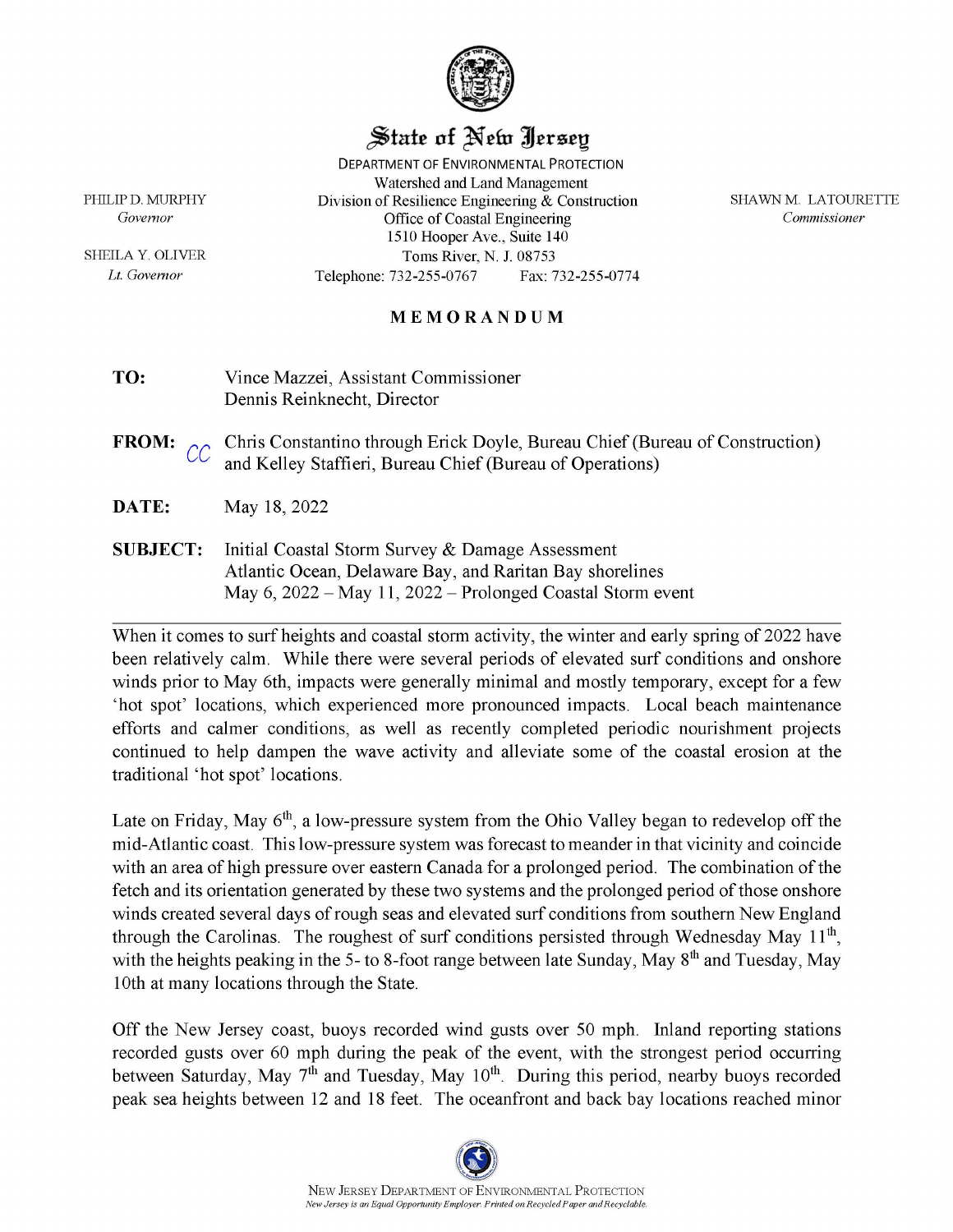flood stage levels during several tide cycles, with several back bay locations approaching moderate flood stage; the peak of the flooding was on Sunday, May  $8<sup>th</sup>$ . These elevated tidal events were a product of several days of moderate to strong onshore winds.

A full post-storm assessment for the May 6, 2022 – May 11, 2022 – Prolonged Coastal Storm event was conducted on Wednesday, May  $11<sup>th</sup>$  and Thursday, May  $12<sup>th</sup>$ ; the results of this assessment are contained in this report. During the compilation of this report, the surf conditions were in the 2- to 4-foot range with onshore winds gusting over 25 mph at several locations. As a general note about this assessment, many sites were plagued with wind-blown sand on accessways and/or boardwalks as well as the varying types of debris on the beaches. A detailed summary listed by municipality from north to south is enclosed.

Of the 81 sites surveyed, 68 had minor beach or dune erosion, 5 had moderate beach or dune erosion and 8 had major beach or dune erosion. Criteria for determining damage levels is listed at the end of this summary.

Please note that the storm damage assessments found herein were conducted in a rapid time interval with pre-storm and post-storm observations being made immediately before and after the event in question. Please note that the changes documented in this report are from this event; preexisting conditions (i.e. scarps in dunes prior to the event) and what caused these conditions are not always reported herein. It is often the Division's experience that much of the material eroded from the "dry" beach area has not been lost, but rather redistributed within the beach profile system, such as creation or enlargement of offshore sand bars. Our expectation is that much of this material will return to the "dry" beach in time following the storm; this time frame may vary based on several contributing factors such as storm frequency and duration.

## **\* Damage Levels:**

Major erosion – consists of significant or total beach berm loss and/or significant erosion and scarping of the dunes, in portions or all of the reach assessed.

Moderate erosion – consists of significant scarping and/or significant sloped erosion of beach berm and/or minor erosion of the dunes, in portions or all of the reach assessed.

Minor erosion – consists of redistribution of sand within the beach profile or loss of sand without significant scarping or significant sloped erosion, in portions or all of the reach assessed.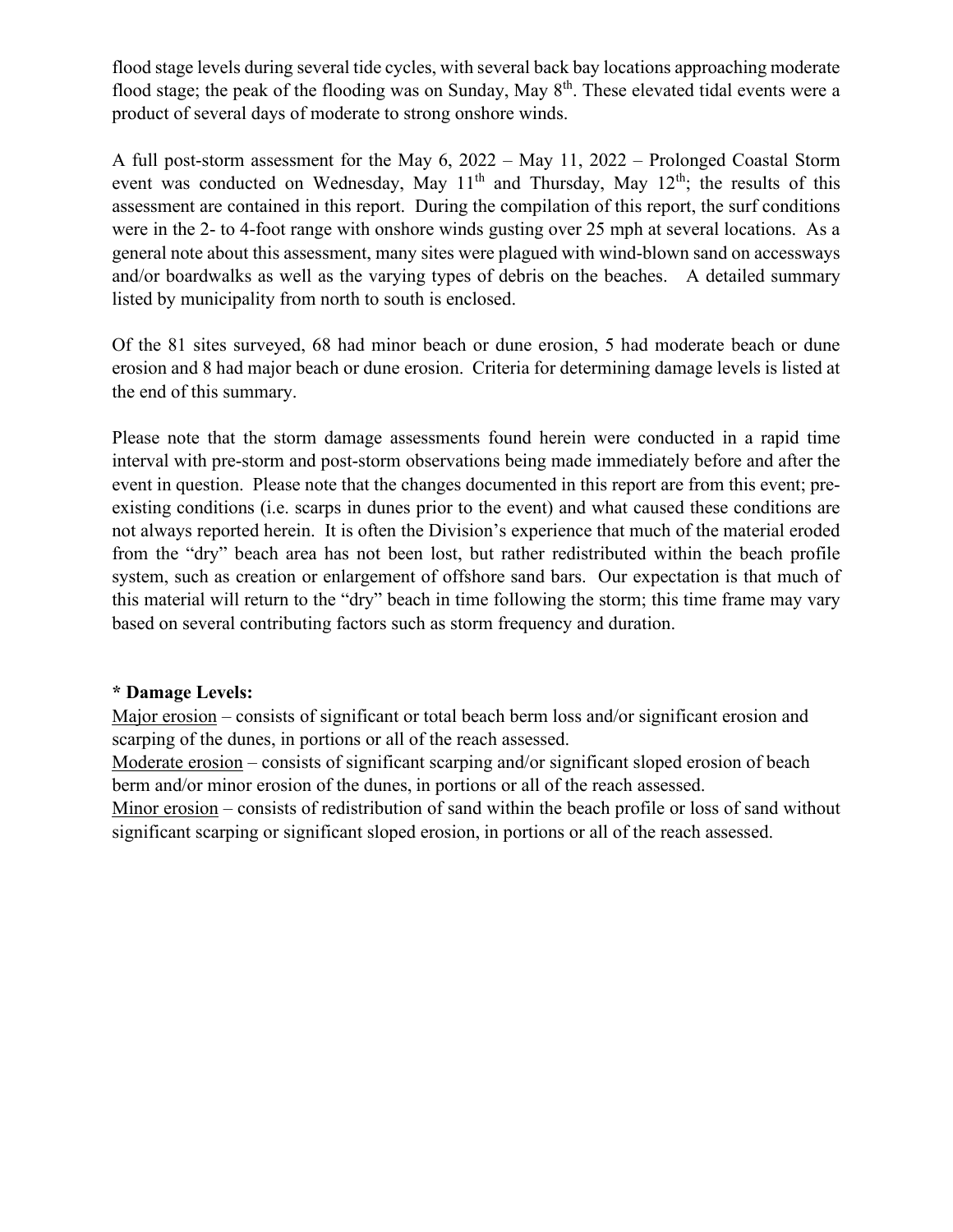| <b>LOCATION</b>        | <b>INSPECTION NOTES</b>                                                                                         | <b>DAMAGE LEVEL*</b> |
|------------------------|-----------------------------------------------------------------------------------------------------------------|----------------------|
| PERTH AMBOY            | Minor sloped erosion (under 10 feet) and                                                                        |                      |
|                        | redistribution of sand. No major incidents or damage                                                            | Minor                |
|                        | observed or reported. Wave runup/tide to the upper                                                              |                      |
|                        | beach.                                                                                                          |                      |
| <b>SOUTH AMBOY</b>     | Minor sloped erosion (under 10 feet) and                                                                        |                      |
|                        | redistribution of sand. No major incidents or damage                                                            | Minor                |
|                        | observed or reported. Wave runup/tide to the upper                                                              |                      |
|                        | beach.                                                                                                          |                      |
| <b>OLD BRIDGE</b>      | Some additional minor erosion to pre-existing scarp.                                                            |                      |
|                        | No major incidents or damage observed or reported.                                                              | Minor                |
|                        | Wave runup/tide to the upper beach.                                                                             |                      |
| <b>ABERDEEN</b>        | No major incidents or damage observed or reported.                                                              | Minor                |
| <b>ABERDEEN</b>        | Minor sloped erosion (under 20 feet) and                                                                        |                      |
| <b>CLIFFWOOD BEACH</b> | redistribution of sand. Wave runup/tide to the upper                                                            |                      |
|                        | beach. Windblown sand along Lakeshore Dr. and                                                                   | Minor                |
|                        | Ocean Blvd. Pre-existing scarps to the dune remain.                                                             |                      |
|                        | No major incidents or damage observed or reported.                                                              |                      |
| <b>KEYPORT</b>         | Minor sloped erosion (under 10 feet) and                                                                        |                      |
|                        | redistribution of sand. No major incidents or damage                                                            | Minor                |
|                        | observed or reported. Wave runup/tide to the upper                                                              |                      |
|                        | beach.                                                                                                          |                      |
| <b>UNION BEACH</b>     | Minor sloped erosion and redistribution of sand.                                                                |                      |
|                        | Wave runup/tide to the upper beach. No major                                                                    | Minor                |
|                        | incidents or damage observed or reported.                                                                       |                      |
| KEANSBURG-             | Minor sloped erosion and redistribution of sand. No                                                             |                      |
| <b>BAYSHORE</b>        | major incidents or damage reported. Gate was closed                                                             | Minor                |
| <b>FLOODGATE</b>       | consistent with the Operations Manual.                                                                          |                      |
| <b>KEANSBURG</b>       | <b>Floodgate Facility to Point Comfort:</b> Minor sloped                                                        |                      |
|                        | erosion and redistribution of sand. Some wave                                                                   |                      |
|                        | runup/tide to the upper beach/dune. Minimal to no                                                               |                      |
|                        | erosion additional erosion to the pre-existing 5' high                                                          |                      |
|                        | vertical beach scarps.                                                                                          |                      |
|                        | Point Comfort to Ideal Beach: Minor sloped erosion                                                              |                      |
|                        | (under 20 feet) and redistribution of sand. Some wave                                                           |                      |
|                        | runup/tide to the upper beach/dune. Minimal to no                                                               |                      |
|                        | erosion additional erosion to the pre-existing beach                                                            | Minor                |
|                        | scarping near Point Comfort. No major incidents or                                                              |                      |
|                        | damage observed or reported.                                                                                    |                      |
|                        |                                                                                                                 |                      |
|                        | <b>Ideal Beach to Pews Creek:</b> Minor sloped erosion<br>(under 20 feet) and redistribution of sand. Some wave |                      |
|                        | runup/tide to the upper beach/dune. Some wave runup                                                             |                      |
|                        | to the upper beach/dune. No major incidents or                                                                  |                      |
|                        | damage observed or reported.                                                                                    |                      |
| <b>MIDDLETOWN</b>      | Pews Creek Pump Station: Gate was closed                                                                        |                      |
|                        | consistent with the Operations Manual.                                                                          | Minor                |
|                        | <b>Port Monmouth:</b> Minor sloped erosion (under 20)                                                           |                      |
|                        | feet) and redistribution of sand. Some wave                                                                     |                      |
|                        | runup/tide to the upper beach/dune. No major                                                                    | Minor                |
|                        | incidents or damage observed or reported.                                                                       |                      |
|                        | <b>Belford:</b> Little to no additional erosion to the existing                                                 |                      |
|                        | scarp along the dike at the ferry terminal. No major                                                            | Minor                |
|                        | incidents or damage observed or reported.                                                                       |                      |
|                        | Leonardo: Minor sloped erosion (under 10 feet) and                                                              |                      |
|                        | redistribution of sand. Some wave runup/tide to the                                                             | Minor                |
|                        | upper beach/dune. No major incidents or damage                                                                  |                      |
|                        | observed or reported.                                                                                           |                      |
|                        |                                                                                                                 |                      |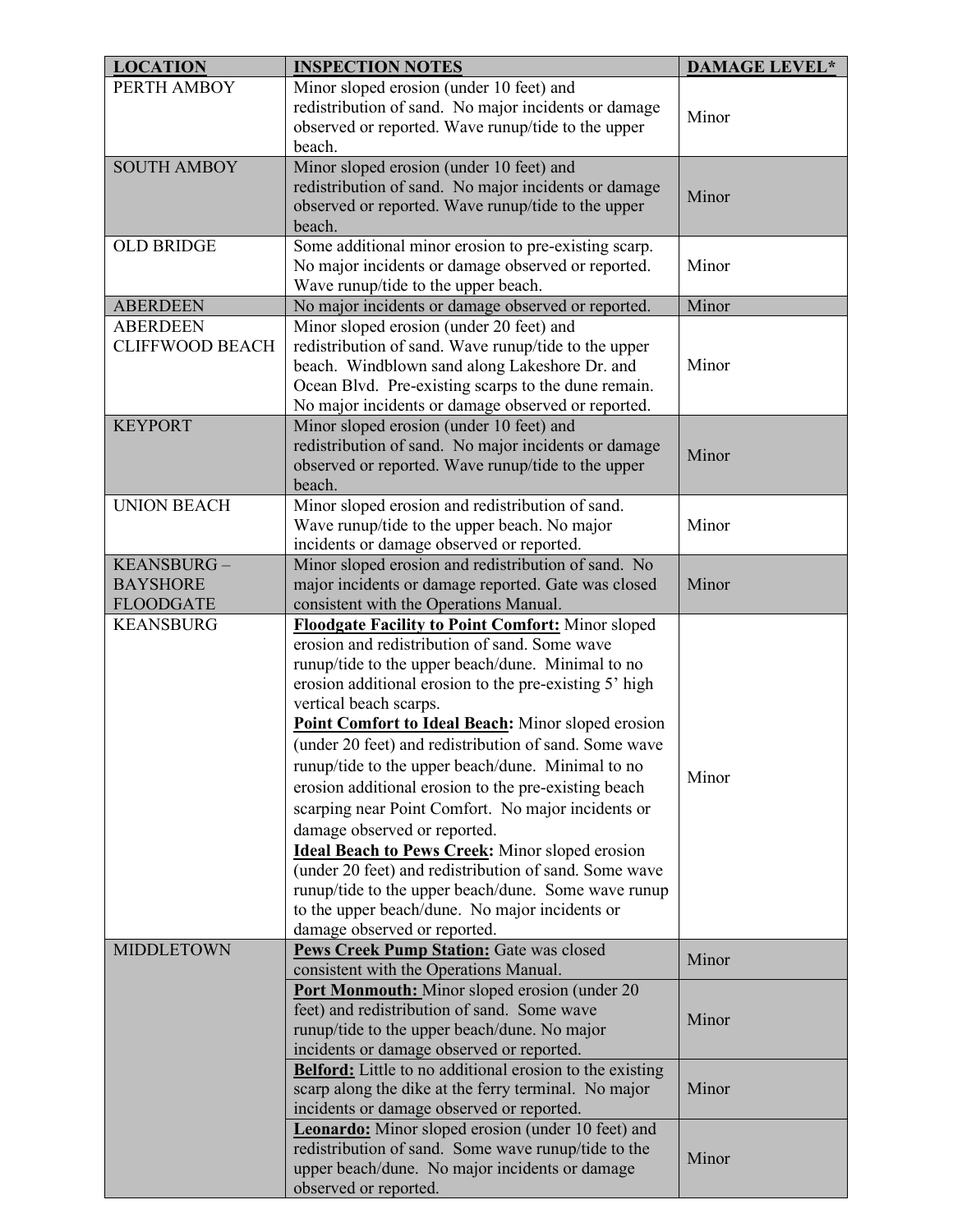| <b>ATLANTIC</b><br><b>HIGHLANDS</b>  | Minor sloped erosion (under 10 feet) and redistribution<br>of sand. Some minor dune scarping (under 3 feet)<br>Some wave runup/tide to the upper beach. No major<br>incidents or damage observed or reported.                                                                                                                                          | Minor    |
|--------------------------------------|--------------------------------------------------------------------------------------------------------------------------------------------------------------------------------------------------------------------------------------------------------------------------------------------------------------------------------------------------------|----------|
| <b>HIGHLANDS</b>                     | Minor sloped erosion (under 10 feet) and redistribution<br>of sand. Some wave runup/tide to the upper<br>beach/dune. No major incidents or damage observed or<br>reported.                                                                                                                                                                             | Minor    |
| <b>SEA BRIGHT</b>                    | Up to 45' of sloped erosion with some wave runup/tide<br>to the upper beach/dunes. Some minor scarping of the<br>beach. Windblown sand at crossovers and the seawall<br>at various locations. Several sinkholes along the<br>seaward toe of the seawall between Center St. and<br>Peninsula Ave. No major incidents or damage<br>observed or reported. | Minor    |
| <b>MONMOUTH</b><br><b>BEACH</b>      | Riverview Road to Beach Rd.: Up to 65' of sloped<br>erosion with some wave runup/tide to the upper beach.<br>Some beach scarping up to 2' in height. Some<br>windblown sand at crossovers and the seawall. Steel<br>bulkhead groin more exposed near Cottage Rd.                                                                                       | Minor    |
|                                      | Beach Rd. to South end of Borough: Up to 40' of<br>sloped erosion with some wave runup/tide to the upper<br>beach. Some windblown sand at crossovers and the<br>seawall. Minor sinkhole at base of vehicular crossover<br>at Valentine St.                                                                                                             | Minor    |
| <b>LONG BRANCH</b>                   | Seven Presidents to Seaview Ave.: Up to 30' of<br>sloped erosion. Some wave runup/tide to the upper<br>beach/bulkhead.                                                                                                                                                                                                                                 | Minor    |
|                                      | Seaview Ave. to Cottage Pl.: Up to 70' of sloped<br>erosion. Wave runup/tide to the upper beach.                                                                                                                                                                                                                                                       | Minor    |
|                                      | <b>Cottage Pl. to south end of City:</b> Up to 70' of sloped<br>erosion with various sections of vertical beach scarps<br>up to 2' in height. Wave runup/tide to the upper<br>beach/bulkhead, especially south of Lake Takanassee.<br>Bulkhead overtopped by wave runup during this event.                                                             | Moderate |
| <b>DEAL</b>                          | Up to 60' of sloped erosion with various sections of<br>vertical beach scarping, up to 5' in height. Wave<br>runup/tide to the upper beach. No major incidents or<br>damage observed or reported.                                                                                                                                                      | Moderate |
| <b>ALLENHURST</b>                    | Up to 20' of sloped erosion. Wave runup/tide to the<br>upper beach. Some beach scarping up to 3' in height.<br>No major incidents or damage observed or reported.                                                                                                                                                                                      | Minor    |
| <b>LOCH ARBOUR</b>                   | Up to 30' of sloped erosion and redistribution of sand.<br>Wave runup/tide to the upper beach. Some localized<br>beach scarping up to 4' in height. No major incidents<br>or damage observed or reported.                                                                                                                                              | Minor    |
| <b>ASBURY PARK</b>                   | Up to 55' of sloped erosion and redistribution of sand.<br>Wave runup/tide to the upper beach. No major<br>incidents or damage observed or reported.                                                                                                                                                                                                   | Minor    |
| <b>NEPTUNE</b><br><b>OCEAN GROVE</b> | Up to 85' of sloped erosion and redistribution of sand.<br>No major incidents or damage observed or reported.                                                                                                                                                                                                                                          | Minor    |
| <b>BRADLEY BEACH</b>                 | Up to 60' sloped erosion and redistribution of sand.<br>Wave runup/tide to the upper beach. No major<br>incidents or damage observed or reported.                                                                                                                                                                                                      | Minor    |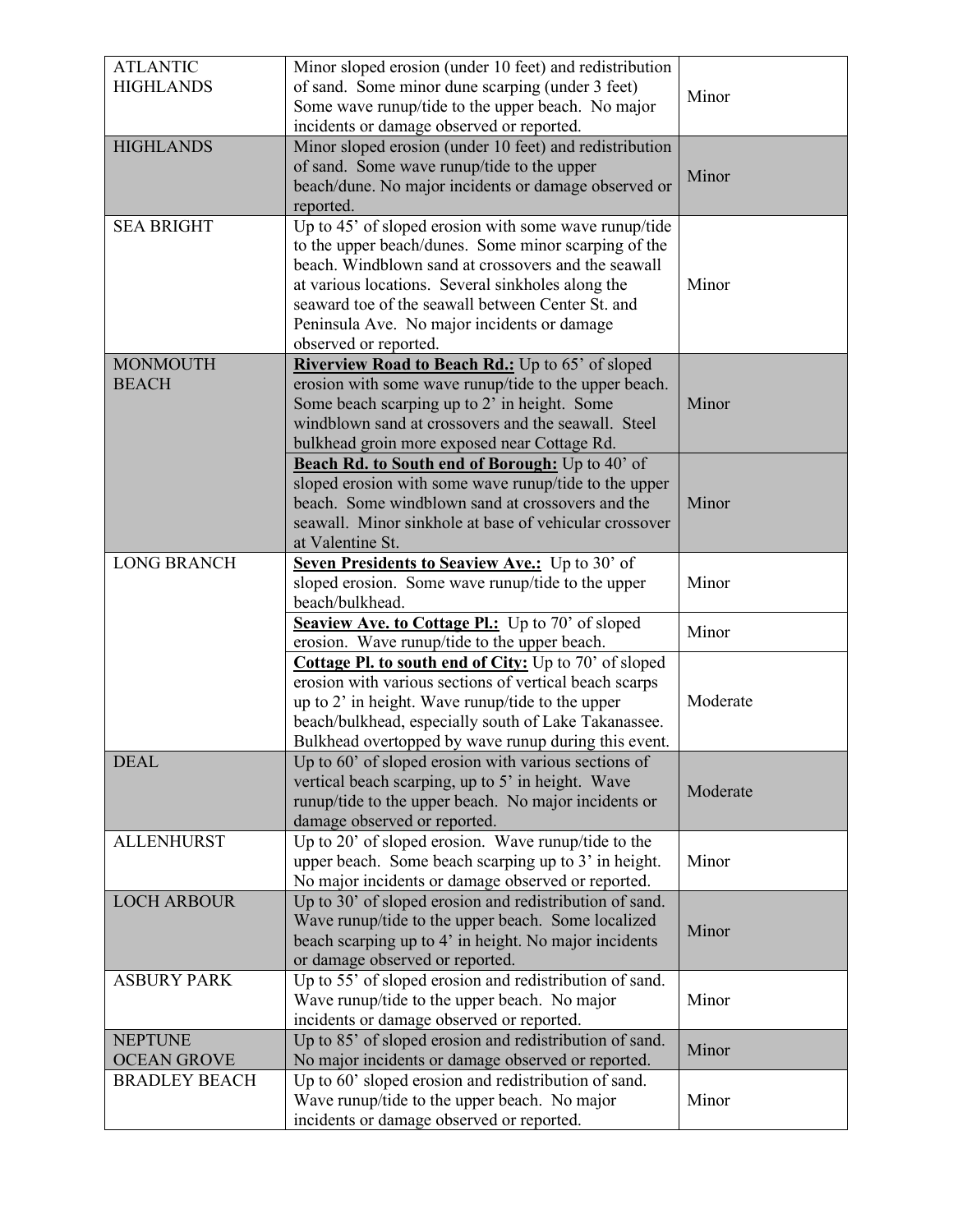| <b>AVON</b>                                                             | Up to 70' sloped erosion and redistribution of sand.<br>Wave runup/tide to the upper beach. Windblown sand<br>to boardwalk. No major incidents or damage observed<br>or reported.                                                                                                                    | Minor |
|-------------------------------------------------------------------------|------------------------------------------------------------------------------------------------------------------------------------------------------------------------------------------------------------------------------------------------------------------------------------------------------|-------|
| <b>BELMAR</b>                                                           | Up to 95' of sloped erosion and redistribution of sand.<br>Windblown sand to boardwalk and near street. Some<br>minor localized beach scarping Wave runup/tide to the<br>upper beach. No major incidents or damage observed<br>or reported.                                                          | Minor |
| <b>SPRING LAKE</b>                                                      | Up to 100' of sloped erosion and redistribution of<br>sand. Windblown sand along boardwalk and near<br>street. Wave runup/tide to the upper beach. No major<br>incidents or damage observed or reported.                                                                                             | Minor |
| <b>SEA GIRT</b>                                                         | Up to 65' of sloped erosion and redistribution of sand.<br>Wave runup/tide to the upper beach/dune. No major<br>incidents or damage observed or reported.                                                                                                                                            | Minor |
| <b>MANASQUAN</b>                                                        | Up to 125' of sloped erosion and redistribution of<br>sand. Wave runup/tide to the upper beach. No major<br>incidents or damage observed or reported.                                                                                                                                                | Minor |
| POINT PLEASANT<br><b>BEACH</b>                                          | Up to 100' of sloped erosion, up to 8' in height, and<br>some redistribution of sand. Wave runup/tide to the<br>upper beach/dune.                                                                                                                                                                    | Minor |
| <b>BAY HEAD</b>                                                         | Up to 50' of sloped erosion, up to 8' in height, and<br>some redistribution of sand. Wave runup/tide to the<br>upper beach/dune.                                                                                                                                                                     | Minor |
| <b>MANTOLOKING</b>                                                      | Up to 50' of sloped erosion, up to 8' in height, and<br>some redistribution of sand. Wave runup/tide to the<br>upper beach/dune.                                                                                                                                                                     | Minor |
| <b>BRICK</b>                                                            | Up to 50' of sloped erosion, up to 8' in height, and<br>some redistribution of sand. Wave runup/tide to the<br>upper beach/dune.                                                                                                                                                                     | Minor |
| <b>TOMS RIVER</b><br>NORMANDY BEACH<br>through MONTEREY<br><b>REACH</b> | Up to 30' of sloped erosion, up to 8' in height, and<br>some redistribution of sand. Wave runup/tide to the<br>upper beach/dune.                                                                                                                                                                     | Minor |
| <b>LAVALLETTE</b>                                                       | Up to 50' of sloped erosion, up to 8' in height, and<br>some redistribution of sand. Wave runup/tide to the<br>upper beach/dune.                                                                                                                                                                     | Minor |
| <b>TOMS RIVER</b><br><b>ORTLEY BEACH</b>                                | Up to 50' of sloped erosion, up to 8' in height, and<br>some redistribution of sand. Vertical scarping of the<br>beach at the seaward dune toe, up to 5' in height, in<br>the between $4th$ and $8th$ Avenues. Some damage to<br>sand/crossover fencing. Wave runup/tide to the upper<br>beach/dune. | Major |
| <b>SEASIDE HEIGHTS</b>                                                  | Up to 60' of sloped erosion, up to 8' in height, and<br>some redistribution of sand. Wave runup/tide to the<br>upper beach/dune.                                                                                                                                                                     | Minor |
| <b>SEASIDE PARK</b>                                                     | Up to 50' of sloped erosion, up to 7' in height, and<br>some redistribution of sand. Wave runup/tide to the<br>upper beach/dune.                                                                                                                                                                     | Minor |
| <b>BERKELEY TWP.</b><br><b>S. SEASIDE PARK</b><br><b>ISLAND BEACH</b>   | Minor sloped erosion and redistribution of sand.<br>Wave runup/tide to the upper beach/dune.<br>Minor sloped erosion and redistribution of sand. No                                                                                                                                                  | Minor |
| <b>STATE PARK</b>                                                       | major incidents or damage observed or reported as of<br>report time.                                                                                                                                                                                                                                 | Minor |
| <b>BARNEGAT LIGHT</b>                                                   | Minor sloped erosion and redistribution of sand. No<br>major incidents or damage observed or reported.                                                                                                                                                                                               | Minor |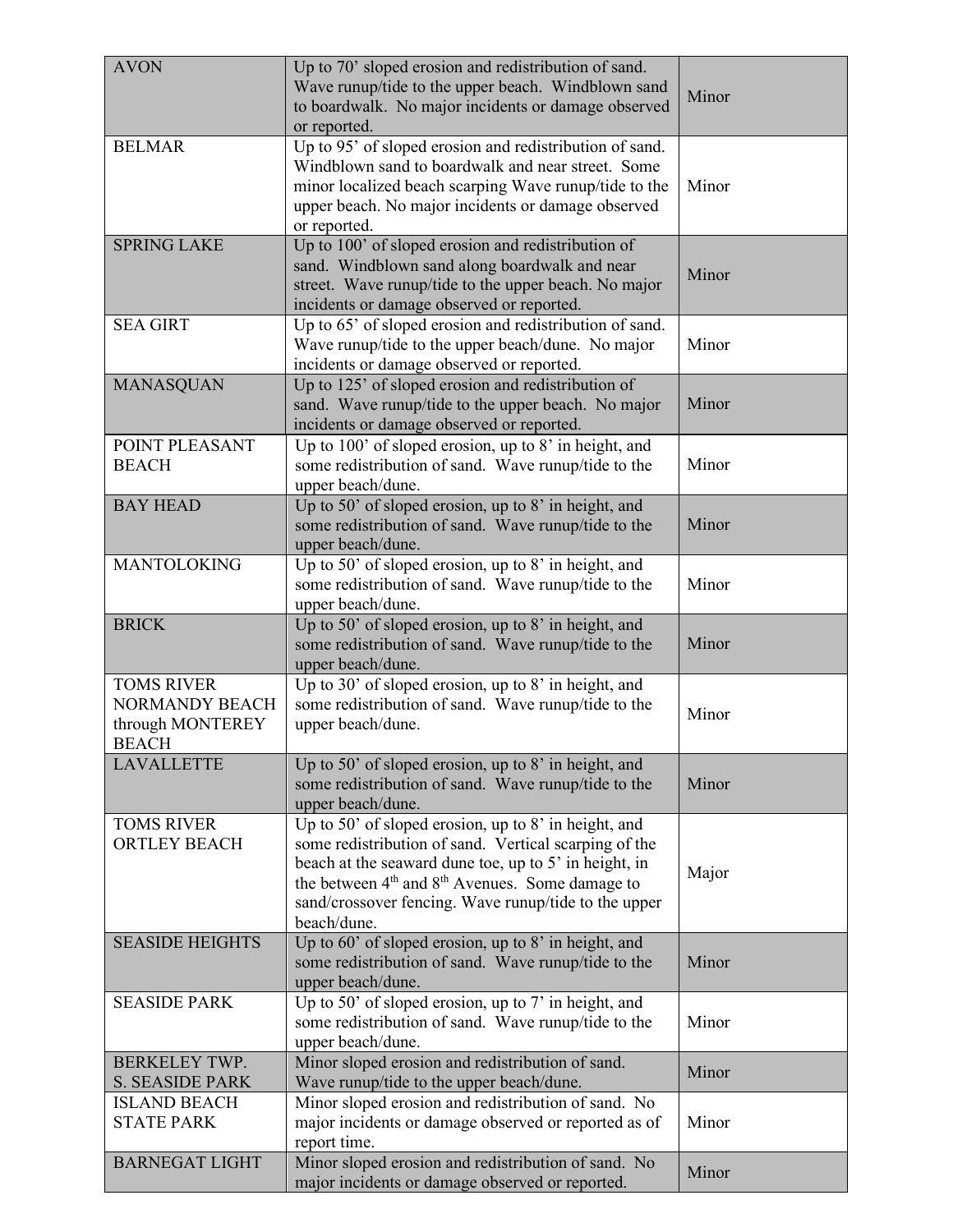| LONG BEACH TWP.      | 50' to 70' of sloped erosion, up to 4' in height, and                          |          |
|----------------------|--------------------------------------------------------------------------------|----------|
| <b>LOVELADIES</b>    | some redistribution of sand. Approximately 200                                 | Moderate |
|                      | linear feet of vertical dune scarping, up to 6' in height.                     |          |
|                      | Wave runup/tide to the upper beach/dune.                                       |          |
| <b>HARVEY CEDARS</b> | 50' to 60' of sloped erosion, up 4' in height, and some                        |          |
|                      | redistribution of sand. 2,000 linear feet of vertical                          | Major    |
|                      | dune scarping, up to $12'$ in depth and up to $8'$ in                          |          |
|                      | height. Wave runup/tide to the upper beach/dune.                               |          |
| LONG BEACH TWP.      | Up to 50' of sloped erosion, approximately 2' in                               |          |
| <b>NORTH BEACH</b>   | height, and some redistribution of sand. Wave                                  | Minor    |
|                      | runup/tide to the upper beach/dune.                                            |          |
| <b>SURF CITY</b>     | Up to 50' of sloped erosion, up to 4' in height, and                           |          |
|                      | some redistribution of sand. Wave runup/tide to the                            | Minor    |
|                      | upper beach/dune.                                                              |          |
| <b>SHIP BOTTOM</b>   | Minor sloped erosion and redistribution of sand.                               | Minor    |
|                      | Wave runup/tide to the upper beach.                                            |          |
| LONG BEACH TWP.      | Up to 50' of sloped erosion, up to 4' in height in                             |          |
| <b>BRANT BEACH</b>   | height, and some redistribution of sand. Wave                                  | Minor    |
| through N. BEACH     | runup/tide to the upper beach/dune.                                            |          |
| <b>HAVEN</b>         |                                                                                |          |
| <b>BEACH HAVEN</b>   | Up to 50' of sloped erosion, up to 4' in height, and                           |          |
|                      | some redistribution of sand. Approx. 3,000 linear feet                         |          |
|                      | of vertical dune scarping, up to 12' in depth and up to                        | Major    |
|                      | 8' in height along the stretch from Berkeley Ave.                              |          |
|                      | through Holyoke Ave.                                                           |          |
| LONG BEACH TWP.      | Up to 50' of sloped erosion, up to 4' in height, and                           |          |
| <b>HOLGATE</b>       | some redistribution of sand. Approx. 2,000 linear feet                         |          |
|                      | of vertical dune scarping, up to 12' in depth and up to                        | Major    |
|                      | 8' in height along the stretch from Wave runup/tide to                         |          |
|                      | the upper beach/dune.                                                          |          |
| <b>BRIGANTINE</b>    | Up to 50' of sloped erosion, up to 3' in height                                |          |
|                      | throughout the City. Some wave runup/tide to the                               |          |
|                      | upper beach/dunes/revetment. Some ponding noted on                             |          |
|                      | upper beach. 15 <sup>th</sup> St. N. south to 5 <sup>th</sup> St. N. continues | Moderate |
|                      | to experience more enhanced erosion; vertical dune                             |          |
|                      | scarp, up 2' - 4' in height near 15 <sup>th</sup> St. N. pedestrian            |          |
|                      | crossover and from 9 <sup>th</sup> St. N. through 5 <sup>th</sup> St. N.       |          |
| <b>ATLANTIC CITY</b> | <b>Inlet Seawall and Terminal Jetty area:</b> No incidents                     |          |
|                      | or damage observed or reported.                                                | Minor    |
|                      | Inlet Jetty to Ventnor Border: Up to 70' of sloped                             |          |
|                      | erosion, up to 3' in height throughout the City with                           |          |
|                      | several stretches of vertical beach scarping, up to 2' in                      | Minor    |
|                      | height. Some wave runup/tide to the upper                                      |          |
|                      | beach/dunes.                                                                   |          |
| <b>VENTNOR</b>       | Up to 50' of sloped erosion, up to 2' in height                                |          |
|                      | throughout the City. Some wave runup/tide to the                               | Minor    |
|                      | upper beach/dunes.                                                             |          |
| <b>MARGATE</b>       | Up to 50' of sloped erosion, up to 2' in height                                |          |
|                      | throughout the City. Some wave runup/tide to the                               | Minor    |
|                      | upper beach/dunes.                                                             |          |
| <b>LONGPORT</b>      | Up to $60'$ of sloped erosion, up to 2' in height                              |          |
|                      | throughout the City. Some wave runup/tide to the                               | Minor    |
|                      | upper beach/dunes.                                                             |          |
|                      |                                                                                |          |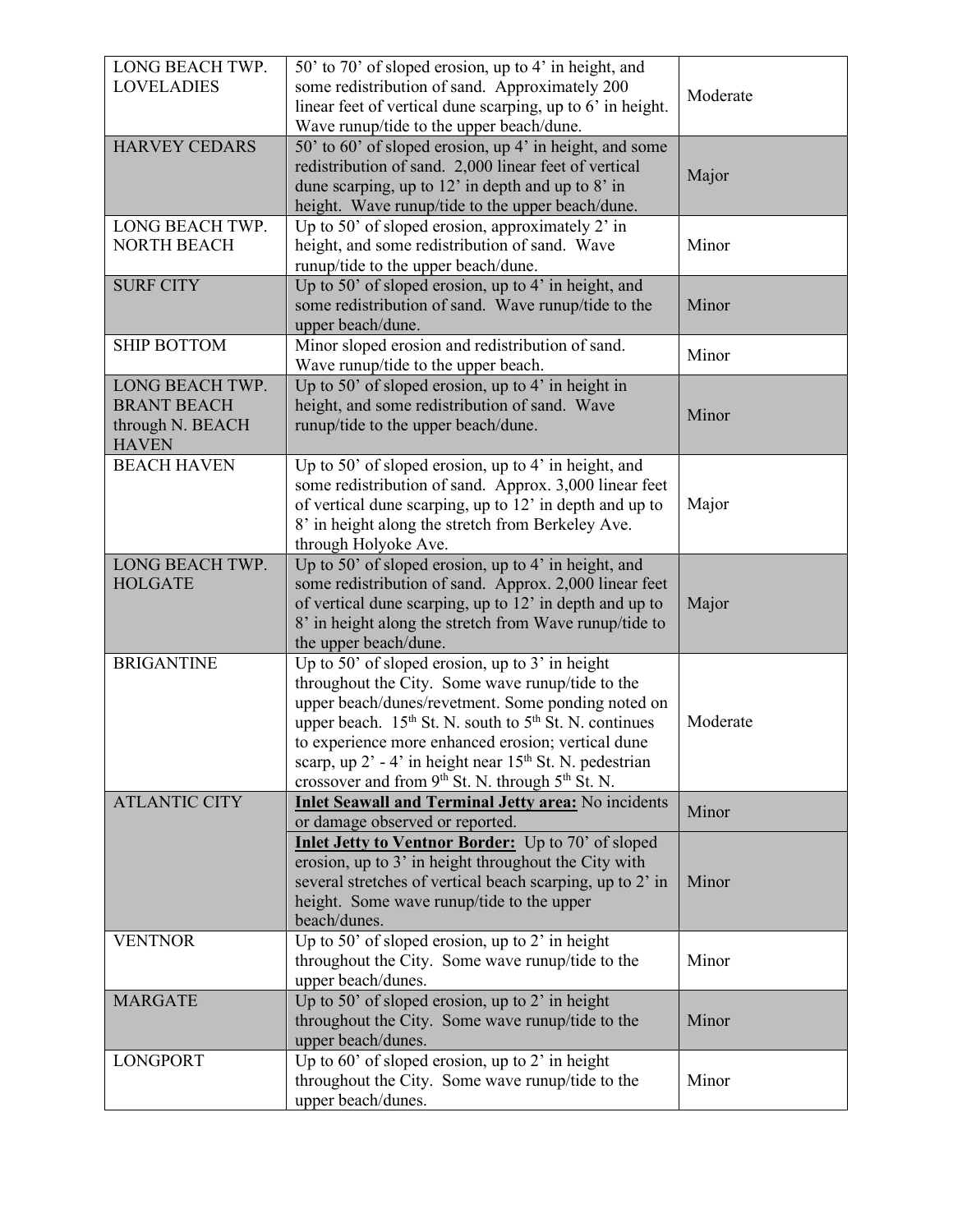| <b>OCEAN CITY</b>                      | Up to 70' of sloped erosion, up to $3'$ in height<br>throughout the City. Various sections of vertical<br>beach scarps, up to 3' in height north of 14 <sup>th</sup> Street.<br>Various sections of vertical dune scarps, ranging from<br>to 2' to 6' in height north of the Music Pier (8th<br>Street). Some wave runup/tide to the upper<br>beach/dunes throughout City.                                                                                                                                                                                                                                                                                                                                  | Major    |
|----------------------------------------|-------------------------------------------------------------------------------------------------------------------------------------------------------------------------------------------------------------------------------------------------------------------------------------------------------------------------------------------------------------------------------------------------------------------------------------------------------------------------------------------------------------------------------------------------------------------------------------------------------------------------------------------------------------------------------------------------------------|----------|
| <b>UPPER TWP.</b><br><b>STRATHMERE</b> | Up to 60' of sloped erosion, up to 3' in height. Some<br>additional erosion to the pre-existing 5' to 6' high<br>vertical dune scarp; additional 4' to 5' in width at<br>Seaview Avenue. Wave runup/tide to the upper<br>beach/dune. No major incidents or damage observed<br>or reported.                                                                                                                                                                                                                                                                                                                                                                                                                  | Minor    |
| <b>SEA ISLE CITY</b>                   | <b>Whale Beach to Townsend Inlet Waterfront Park:</b><br>Up to 80' of sloped erosion, up to 3' in height. Wave<br>runup/tide to the upper beach/dune. Some erosion of<br>accreted sand along seaward dunetoe fence near JFK<br>Blvd. and near 88 <sup>th</sup> and 89 <sup>th</sup> Streets but not into dune.<br>Continued loss of beach south of the 88 <sup>th</sup> St. groin                                                                                                                                                                                                                                                                                                                           | Moderate |
| <b>AVALON</b>                          | Up to 80' of sloped erosion, up to $3'$ in height with<br>vertical dune scarping up to 14' in height and up to<br>10' in width (between 11 <sup>th</sup> St. and 15 <sup>th</sup> St.). Wave<br>runup/tide to the upper beach/dune. Local<br>backpassing project ongoing.                                                                                                                                                                                                                                                                                                                                                                                                                                   | Major    |
| <b>STONE HARBOR</b>                    | Up to 60' of sloped erosion, up to 3' in height. Wave<br>runup/tide to the upper beach/dune. Vertical dune<br>scarping up to 8' in height, between 107 <sup>th</sup> and 113 <sup>th</sup><br>Streets. Notable erosion south and west of the 123rd<br>Ave. Terminal groin into Stone Harbor Point. No<br>major incidents or damage observed or reported.                                                                                                                                                                                                                                                                                                                                                    | Major    |
| <b>NORTH WILDWOOD</b>                  | Hereford Inlet & Surf Ave: Minor to moderate<br>sloped erosion. Wave runup/tide to the upper<br>beach/dune/seawall. No major incidents or damage<br>observed or reported to the inlet beach and inlet<br>seawall.                                                                                                                                                                                                                                                                                                                                                                                                                                                                                           | Minor    |
|                                        | $2nd$ Ave. to $8th$ Ave.: Up to 150' of sloped erosion, up<br>to 5' in height. Wave runup/tide to the upper<br>beach/bulkhead. Local backpassing project ongoing.<br>$8th$ Ave to 16 <sup>th</sup> Ave.: Sloped erosion, up to 4' in<br>height with vertical stockpile scarps, up to 12' in<br>height and 12' in width. Vertical dune scarps up to 8'<br>in height $(12th$ Ave and $16th$ Ave.) Wave runup/tide to<br>the upper beach/dune. Local backpassing project<br>ongoing.<br>16 <sup>th</sup> Ave. to Wildwood border: Sloped erosion, up to<br>4' in height with vertical stockpile scarps, up to 12' in<br>height. Wave runup/tide to the upper beach/dune.<br>Local backpassing project ongoing. | Major    |
| WILDWOOD CITY                          | Sloped erosion, up to 3' in height. No major incidents<br>or damage observed or reported. Wave runup/tide to<br>the upper beach. Evidence of berm top ponding.                                                                                                                                                                                                                                                                                                                                                                                                                                                                                                                                              | Minor    |
| WILDWOOD CREST                         | Sloped erosion, up to 2' in height. No major incidents<br>or damage observed or reported. Wave runup/tide to<br>the upper beach/dune.                                                                                                                                                                                                                                                                                                                                                                                                                                                                                                                                                                       | Minor    |
| LOWER TWP.<br><b>DIAMOND BEACH</b>     | Sloped erosion, up to 2' in height. No major incidents<br>or damage observed or reported. Wave runup/tide to<br>the upper beach/dune.                                                                                                                                                                                                                                                                                                                                                                                                                                                                                                                                                                       | Minor    |